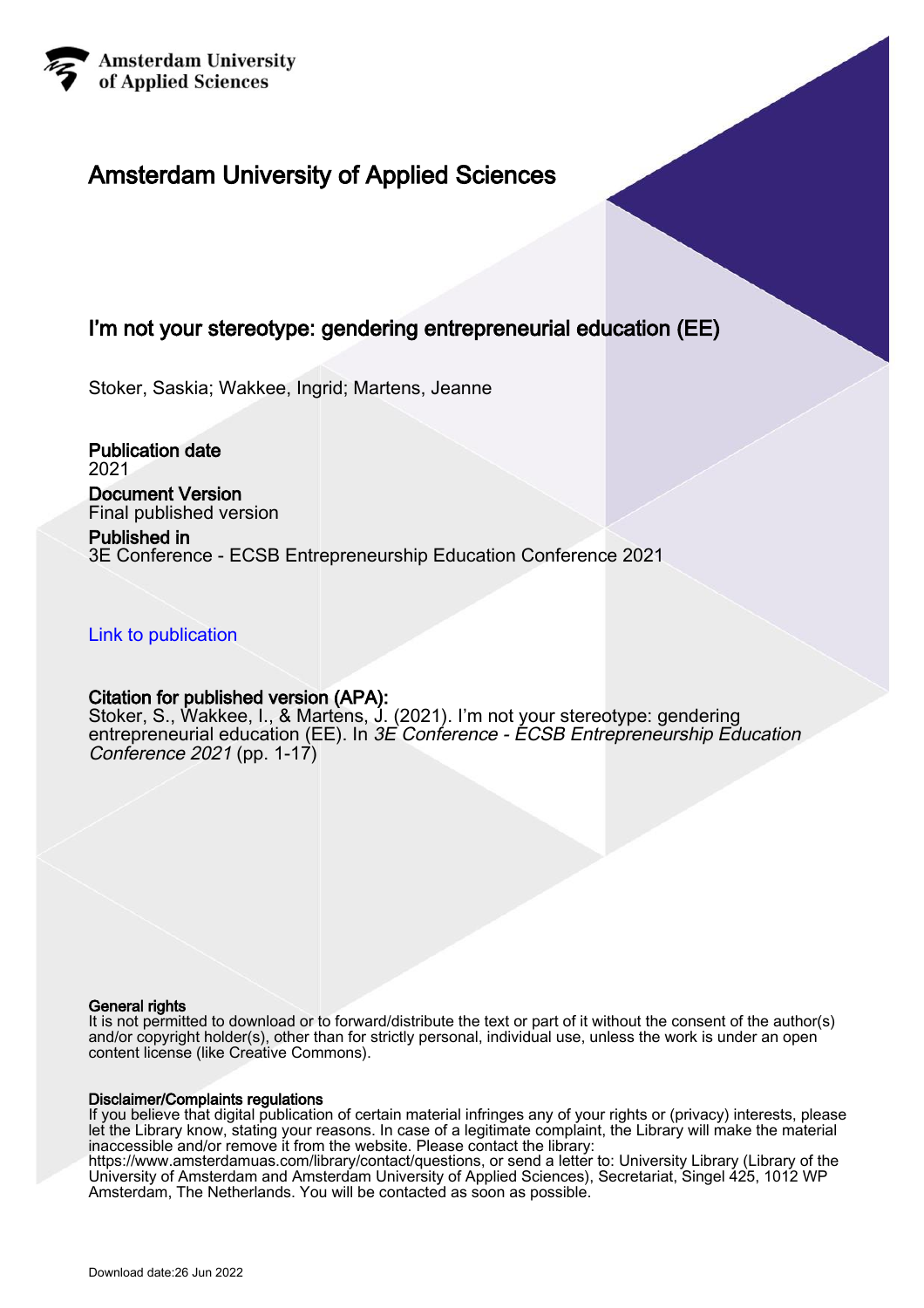**Title: I'm not your stereotype: gendering entrepreneurial education (EE)**

**Saskia Stoker!\* , Ingrid Wakkee\* , Jeanne Martens\***

**!\*** Lead author contact information Saskia Stoker (MSc.), researcher at the professorship of entrepreneurship, Faculty of business and economics, University for Applied Sciences Amsterdam (AUAS) Wibautstraat 3b, 1091 GH Amsterdam, s.stoker@hva.nl, https://www.hva.nl/ondernemerschap

\* AUAS Professorship of Entrepreneurship, University for Applied Sciences Amsterdam

**Key words: Entrepreneurial education (EE), Social Role Theory (SRT), incongruity, gender bias and gender stereotypes.**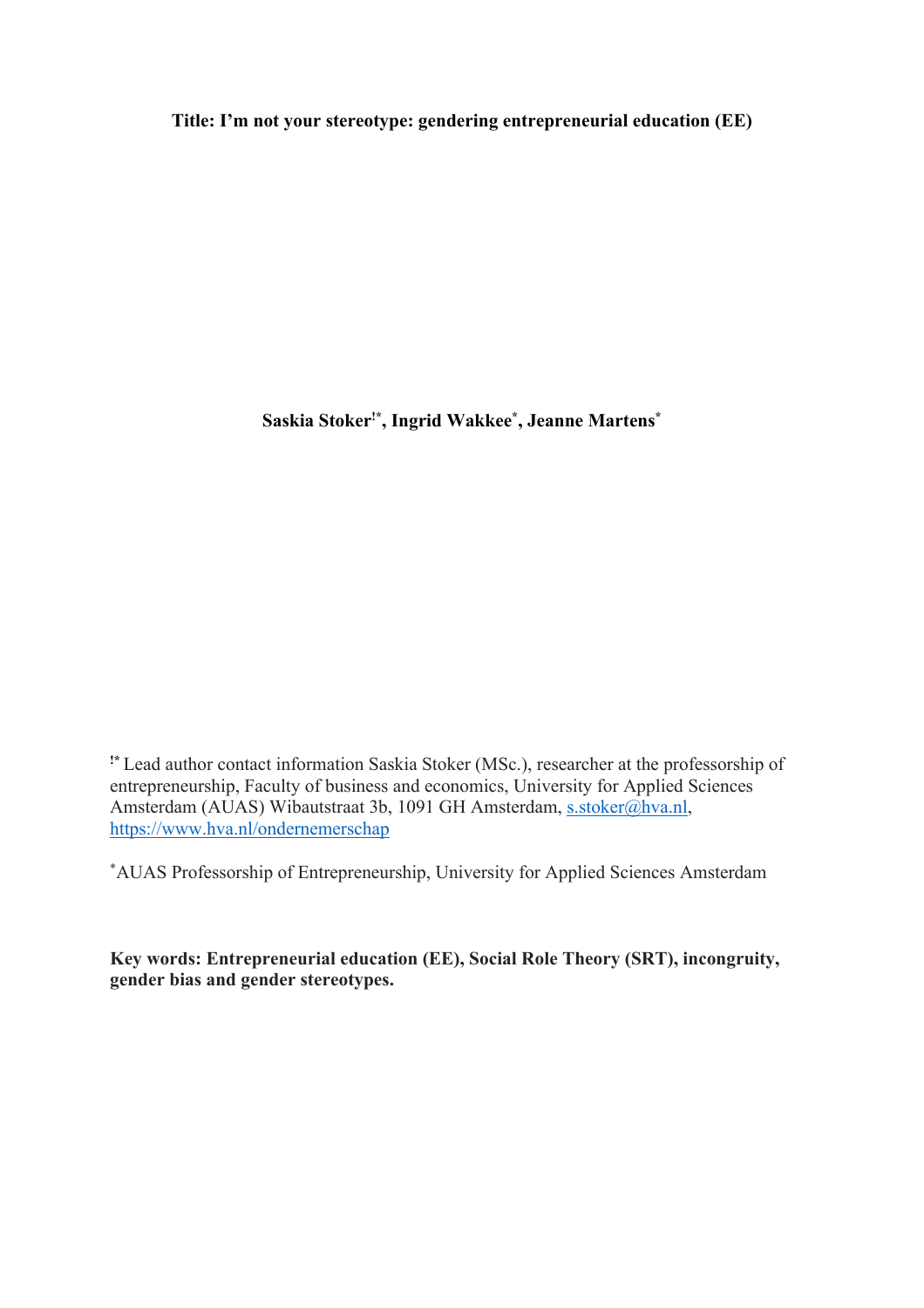# **Abstract**

# **Questions we care about (objectives)**

This study contributes to the body of knowledge of entrepreneurial educators' strategies to work towards gender inclusion in entrepreneurial education (EE). By illustrating how *gender stereotypes* and *gender bias* are constructed and reconstructed in EE. An important insight is taken from the study by (Jones, 2014), this author shows that entrepreneurs are presented in EE as a homogeneous group with similar character traits and an equal 'entrepreneurial mindset' (p. 244). This description portraits a right way to be an entrepreneur which is traditionally been associated with a white western man, masculine behaviour and masculine abilities (Jones, 2014). As a consequence, a paradox in EE appears; training and education reduces the gender gap on the one hand (Cheraghi and Schøtt, 2015), but at the same time it is also the place where the gender gap is maintained because these *gender stereotypes* are intertwined in this training and education (Korhonen, Komulainen and Räty, 2012). The aim of this paper is to use Social Role Theory in order to better understand the dynamics of gender in EE. This leads to the following research questions: what are the main mechanisms that contribute to gender-inclusive entrepreneurship education (EE) and how are the different mechanisms that contribute to gender inclusive entrepreneurship education (EE) integrated into the current curriculum?

# **Approach**

In-depth interviews with 12 lecturers that teach/coach in the field of EE from across various faculties in a large University for Applied Sciences combined with newsletters created by one of largest EE programs at this institution (267 pages in 2020) is carried out. A semi-structured questionnaire was used to guide the in-depth interviews. Subsequently, discourse analysis gives insight into gendering in EE at the investigated institution.

# **Results**

The main findings suggests that when questioned about the topic all respondents stressed the importance of gender equally, only a few seem to be aware of the need to address the issue in their classroom(s) while none of the programs currently adopt a gender perspective while coaching their potential entrepreneurs or when addressing how the entrepreneurial ecosystem functions.

## **Implications**

These findings and perspectives point to the importance of recognizing that a "one size fits all" approach to curricula may not be appropriate, and that gender-sensitive programming, especially related to dealing with these gender stereotypes and gender bias, are needed. This means that in educational development there are opportunities to create better education and create equal opportunities for male and female students.

## **Value/originality**

Women still form the minority amongst the population of (potential) entrepreneurs and find it more difficult to grow their venture due to a range of (institutional) barriers. This study shows that, thus far, EE insufficiently addresses this topic and points to opportunities for interventions for increasing the gender inclusiveness of the entrepreneurial ecosystem, especially for female ones, instilling in them the awareness and knowledge that as a female entrepreneur starting a business isn't without gendered challenges. This research therefore adds to the body of knowledge on the construction and reconstruction of gender stereotypes and gender bias in the field of EE.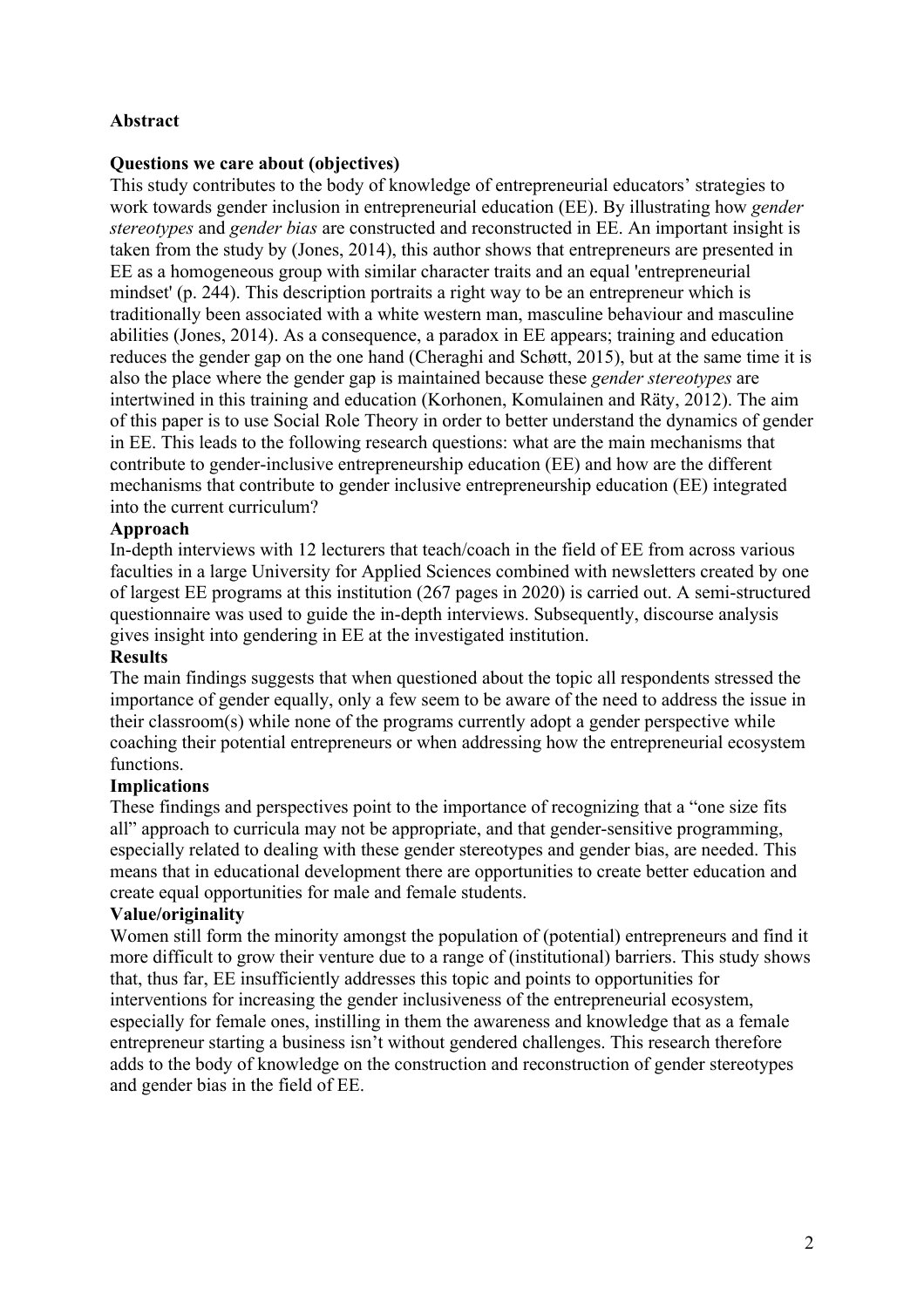#### **Introduction**

Previous studies have shown that the impact of entrepreneurship education on entrepreneurial intentions is more positive (or less negative) for men than for women (Oosterbeek, van Praag, and Ijsselstein 2010; Westhead and Solesvik 2016) though other studies do not report any significant difference across the two groups (Bae et al. 2014). Yet, entrepreneurial education can help to develop growth-oriented entrepreneurs so therefore, this research is analyzing how gendered the teaching of entrepreneurship is and answers the question(s) which kind of gendered barriers do potential female entrepreneurs experience in their education?

An important insight is taken from the study by (Jones, 2014) who shows that entrepreneurs are presented in entrepreneurship education (EE) as a homogeneous group with similar character traits and an equal 'entrepreneurial mindset' (p. 244). This description portraits a 'right' way to be an entrepreneur which is traditionally been associated with a white western man, masculine behaviour and masculine abilities (Jones, 2014). This image of entrepreneurship in which men are seen as the ideal type entrepreneur influences the intentions of man and woman for a career in entrepreneurship. In fact, various studies have shown that there is a relationship between these types of *gender stereotypes* and entrepreneurial intentions (Gupta, Goktan and Gunay, 2014; Stedham and Wieland, 2017; Gupta, Wieland and Turban, 2019; Barnir, 2020). As a consequence, a paradox in EE appears; training and education reduces the gender gap on the one hand (Cheraghi and Schøtt, 2015), but on the other hand, it is also the place where these gender stereotypes are intertwined in training and education and consequently maintained (Korhonen, Komulainen and Räty, 2012).

The theory on gender related stereotype threat suggests that in contexts where women are stereotyped as less likely to succeed than men, they will experience doubts regarding their abilities and likelihood of success, which ultimately could have a negative effect on their performance and demotivate them from further engaging in the domain (Barnir, 2020). The effects of gender stereotyped threat go beyond just lowering entrepreneurial aspirations but also extend to disrupting the effects entrepreneurial self-efficacy. In addition, Barnir argues in her article that having women as role models and in one's work unit can disrupt the effects of stereotype threat are important and can be used to devise intervention programs to mitigate and manage perceived gender stereotyped threats (2020, p. 12). Overall, females feel less confident and capable of initiating entrepreneurial activity than males, even when receiving the same education and coming from different backgrounds (Petridou, Sarri and Kyrgidou, 2009). It makes it clear that gender related stereotypes in entrepreneurial education is both part of the problem and part of the solution to reduce gender inequality. As research by (Petridou, Sarri and Kyrgidou, 2009, p. 305) indicates, entrepreneurship education can function as a trigger to entrepreneurial activity initiation, by enhancing students' entrepreneurial mindset and actions (2009, p. 305).

Gender inequality is not only something that takes place between students, educators or within curricula. The governance of the institute plays an important role in this as well (Union, 2008, p. 8). The ESU calls in its policy paper that there must be equal participation between men and women in places where institutional decision-making takes place within higher education, because most governance structures are dominated by men (European Student Union, 2008, p. 8). Yet, in this paper, we will focus specifically on the (role of) educators and use Social Role Theory (SRT) in order to better understand the dynamics of intertwined gender stereotypes in entrepreneurial training and higher education. Specially, the aim of this exploratory research is to give an insight of how gender-inclusive the current EE is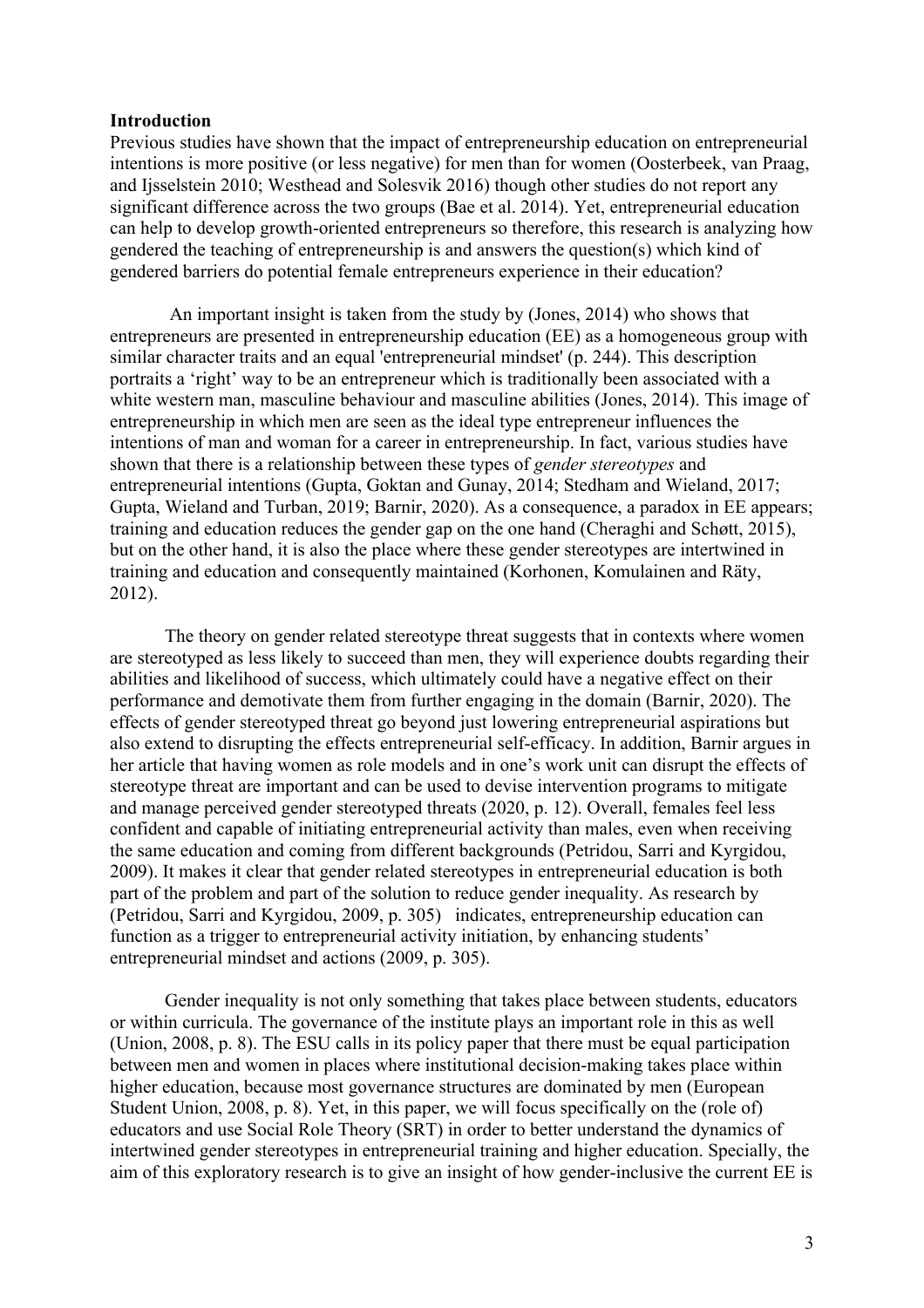and thus to find out what impact this has on the intentions of women as (potential) entrepreneurs. This leads to the following two research questions: namely, how do educators perceive gender differences in EE and how do educators contribute to gender-inclusive EE and by what mechanisms is this affected?

This study contributes to the body of knowledge of entrepreneurial educators' strategies to work towards gender inclusion in entrepreneurial education (EE) and answers to the call for further research (Barnir, 2020) whether gender stereotyping has similar effects in other settings and decision contexts, such as career choices (p. 12) by illustrating how gender stereotypes and gender bias are constructed and reconstructed in EE. The first findings suggests that when questioned about the topic most of educators stressed the importance of gender equally in the sense that they recognize gender is insufficiently an issue in entrepreneurship education. Yet, they are unaware of the current gender biases intertwined in their education. Only a few seem to be aware of the need to address the issue in their classroom(s) while none of the programs currently adopt a gender perspective while coaching their potential entrepreneurs or when addressing how the entrepreneurial ecosystem functions.

This study is organized as follows: after the introduction, the second section contains the theoretical background which gives insights into the role of gender stereotypes within EE and the possible incongruity that occurs for female entrepreneurial students participating in EE. Next, the research design and data are presented. After that we present the main findings of our analyses, which are consequently discussed. We end with a conclusion, recommendations and needs for further research.

## **Theoretical background**

The terms gender and sex are often confused within the literature. But as Bird and Bush (2002) point out, there is a difference between gender and sex. The term sex refers to a biological difference between male or female where gender refers to masculine and feminine characteristics. In the literature a distinction that is made between different perspective of gender (Ahl, 2006). In recent years, there is a notable shift in gender and entrepreneurship literature towards a post-structural feminism as the main theoretical approach (Hendry, Foss, Ahl, 2016), which entails that the differences and similarities between men and women are seen as being socially constructed (Ahl, 2006, p. 597). This perspective is also used in Bird and Bush (2002), Ahl (2006), Jones (2014, 2015); Jones and Warhuus (2018) research on gender and entrepreneurship. From this perspective it is not interesting what women and men are, but how the feminine and masculine are constructed, and its impact on the social order. As such, post-structural feminism is about socialization: *"The process in which an individual learns to become a member of a society by internalizing the norms and values of that society and by learning her / his social roles."* (Ahl, 2006, p. 597). Following this perspective, in our study we use the term gender as a part of a gender role socialization which describes masculine and feminine characteristics and is therefore a social construct.

## *Social Role Theory*

To better understand the origin of gender roles and their implications for the formation of entrepreneurial intentions Social Role Theory (SRT) was developed. According to Eagly (1987) SRT postulates that human behavior is predictable and can be defined by specific roles that are based on an individual's social positions. More precisely, an individual's behavior is dependent on the specific role they hold within their social and or professional community. Accordingly, people have stereotypical expectations about women's and men's communal and agentic characteristics and behaviors (Eagly, 1987). Wood and Eagly (2002) further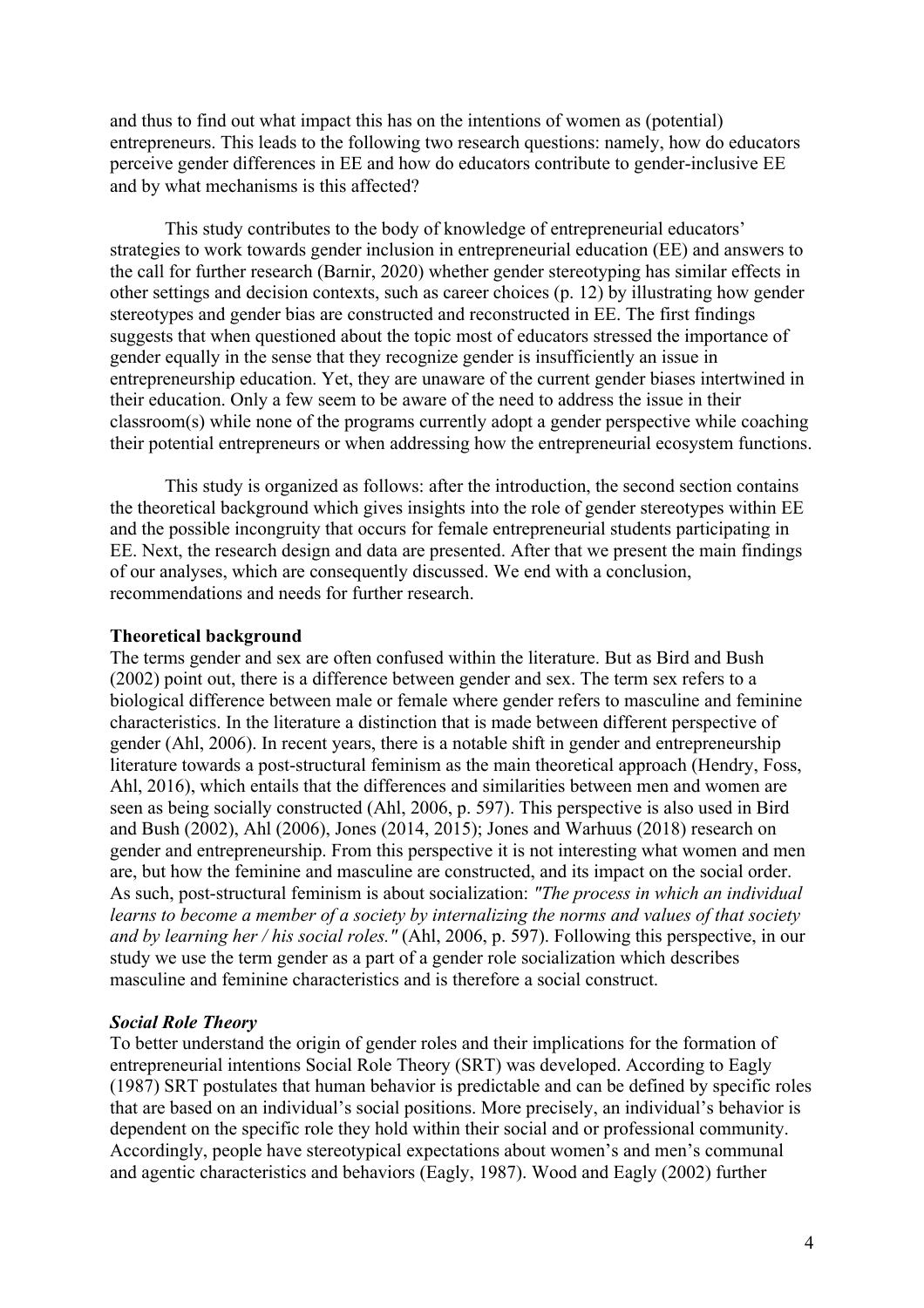argued that gender roles can be both of a descriptive and injunctive nature. Women are expected to convey friendliness, as well as be caring, self-sacrificing, submissive, and compassionate, while their male counterparts are categorized as aggressive, dominant, ambitious, decisive, and independent. These authors elaborated on their initial work (Eagly, 1987) in regard to social role theory and found a distinct alignment between the perceived necessary skillset of a leader and the male gender role, ultimately creating a mismatch with the female gender role. Role congruity theory's adaptation of social role theory states that individuals would be exposed to scrutiny should they not behave in accordance too what their social gender-roles dictate. An interesting insight into the occurrence of these gender stereotype comes from the article of Gupta, Goktan and Gunay (2014) that shows that both men and women evaluate business opportunities equally as entrepreneurs are described by gender-neutral attributes. These gender-neutral attributes to describe entrepreneurs could for instance be 'creative', 'well-informed', 'steady', and 'generous'. The gender stereotypes come into play when the information is linked to masculine stereotypes such as 'aggressive', 'risk taking', and 'autonomous' or feminine stereotypes 'caring', 'making relationships', and 'humble'. Gender differences get worse when the business is linked to masculine stereotypes, and vice versa when entrepreneurship is linked to feminine stereotypes (2014). When a stereotyped group member and an incongruent social role become joined in the mind of the perceiver (in this study: the mind of the educator), this inconsistency lowers the evaluation of the group member as an actual or potential occupant of the role. In general, prejudice toward female leaders follows from the incongruity that many people perceive between the characteristics of women and the requirements of leader roles (Eagly and Karau, 2002). For this study this implies that it is assumed that prejudice toward female entrepreneurial student follows from the incongruity that educators perceive between the characteristics of women and the requirements of entrepreneurial roles.

#### *Gender in entrepreneurship education and the role of the educator*

Within the literature on entrepreneurship education, the role of gender has been addressed by a number of authors (Wilson, Kickul and Marlino, 2007; Petridou, Sarri and Kyrgidou, 2009; Johansen, 2015; Orser, Riding and Li, 2019). To date, most of these studies are addressing the issue from the students' perspective. For instance, in a study of Greek HEI's, Petridou, et al. (2009), found that EE enrollment rates of males are significantly higher than females. Also, they showed that male and female student displayed different attitudes towards participation in entrepreneurial educational programs, with females showing for instance more interest in acquiring knowledge, and networking with local business and considered these to be more important for achieving entrepreneurial success. Furthermore, studies have shown that actual participation in EE affects male and female students in a different way. For instance, Johansen (2015) showed that male participants in a specific EE (Company) Program were more likely to start their own venture later as adults, while similar results were shown by (Dabic *et al.*, 2012). Furthermore, Wilson, Kickul and Marlino (2007) point to that fact that EE is critically important to raise entrepreneurial self-efficacy amongst female students but that this is not enough to increase their actual entrepreneurial intensions and behaviors later on. In this respect the authors both point to the notion that perceptions about career options may be instilled at a very young age and may be hard to change later on during education careers, while also indicating that gender-sensitive programs may be necessary to remedy this issue. Thus far, the number of studies that focus on the role of the educators and management rather than on the student, is very limited. In fact, the role of the educator has been generally overlooked in the literature on EE. This is surprising as the educator's attitudes and prior experiences, affect how they interpret entrepreneurship and how they choose to teach the subject (Bennett, 2006). One of the few exceptions concerns the work of Jones (2015) who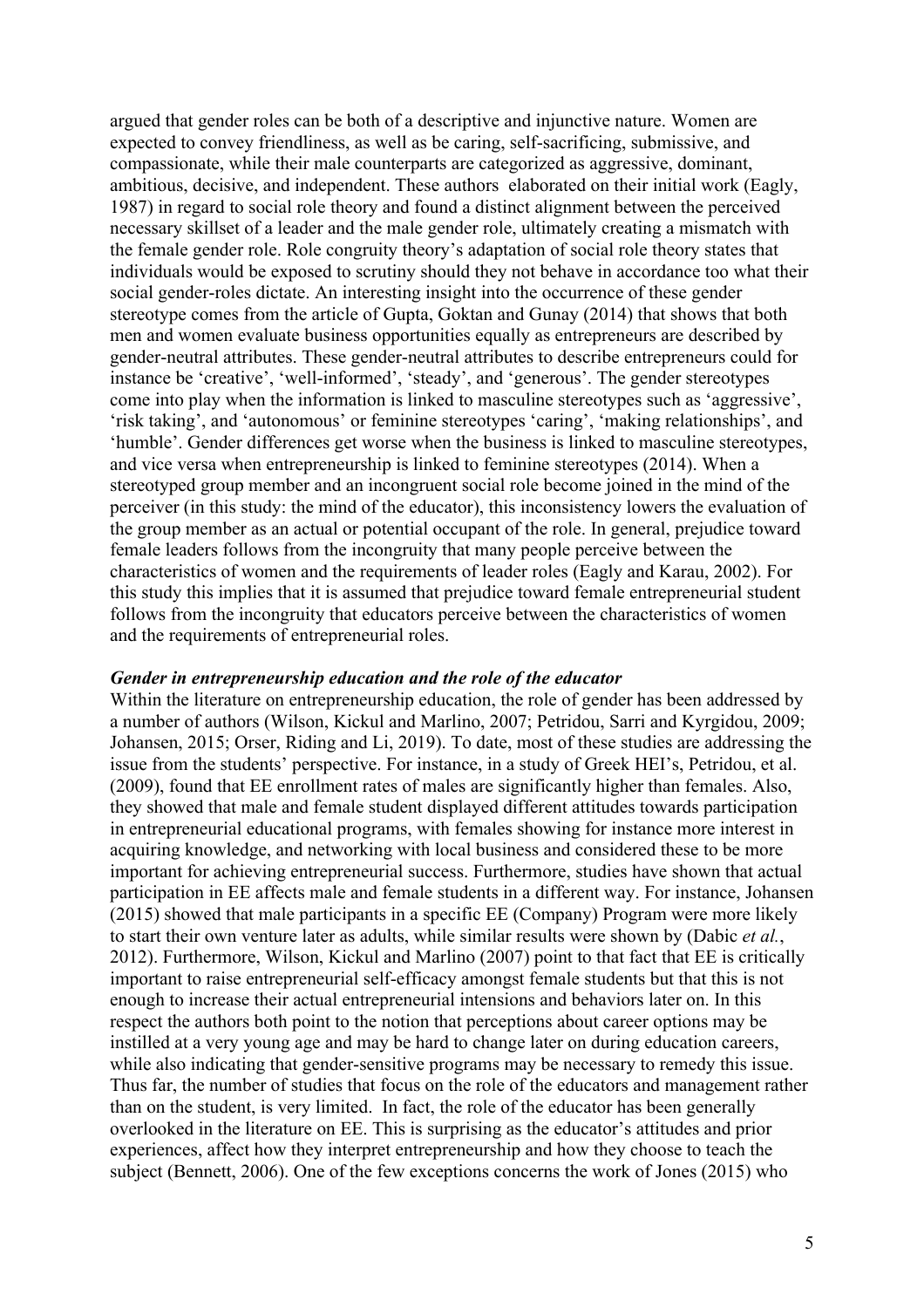explored the role of educator attitudes about gender and entrepreneurship as well as the (female) students' respondents to that. As conveniently summarized by Tegtmeier and Mitra (2015), building on a series of qualitative case studies, Jones "*unveils an "invisible" level of interpretation and decision making of educators. They translate traditionally masculinized drivers and assumptions into ideas about entrepreneurship that they present to students in the classroom, and thus reveal its symbolic repercussions*" (p. 266). In a more recent study, Jones and Warhuus (2018) examined 86 entrepreneurship course manuals from 21 countries in terms of gender and found that course descriptions are predominantly, albeit not exclusively, masculine in terms of language. Dominant examples how entrepreneurs are portrayed in masculine terms would include "entrepreneurs are involved in activities that are "risky and very hard work," they need to be resourceful with "innovative, pro-active and risk seeking behavior." (p. 189), while feminine descriptions describing entrepreneurship as "an inherently social, collaborative process" (p. 189) were less common. Course manuals are generally produced and hence a reflection of their own views and biases, by the educators who are directly involved in the teaching process and by using such masculine language they are at least implicit biased about female students and communicate that they are less welcome in their course. Following the above, we formulate three propositions to guide the empirical investigation. Specifically, it is proposed that:

**Proposition 1.** prejudice toward female entrepreneurial student follows from the incongruity that educators perceive between the characteristics of women and the requirements of entrepreneurial roles

**Proposition 2.** Educators describe a gender-biased view of entrepreneurship with a masculine underpinning of skills

**Proposition 3.** Educators integrate lowered expectations of women as potential entrepreneurs in their education

## **Method**

The theoretical background gives an insight in the dynamics of gender bias effects a certain stereotype threat in entrepreneurial education and the entrepreneurial intentions of potential (female) entrepreneurs. Subsequently, a discourse analysis examines how meaning is given by educators to these mechanisms in entrepreneurship education. Discourse analysis is a textual analysis and is used to investigate how language functions and how meaning is given in different social contexts. Or as defined by Blackburn (2016) it is the "*social and linguistic description of norms governing such productions [conversations, narratives, arguments, speeches], and may include [...] focus upon the social and political determinants of the form discourse takes; for instance, the hidden presuppositions that the persons addressed are of a certain class, race, or gender" (p. 137).* Discourse analysis helps in research to find implicit assumptions in thinking. This means that this discourse analysis, as positioned by Michèl Foucault (Diaz-Bone *et. al.*, 2008), ultimately leads to an insight into the impact these mechanisms have on the position of (female) students as potential entrepreneurs, after which it is advised to what extent a gender-sensitive diversity policy can be developed in EE in order to promote equal entrepreneurship opportunities for all students. A dominant discourse of women as primarily suited for childcare, for example, means that society's institutions are likely to follow that narrative and favor a social arrangement in which the man is the breadwinner and the woman the caregiver (Ahl, 2006). A discourse of men and women as equally fit for careers and childcare would result in different arrangements, with for instance,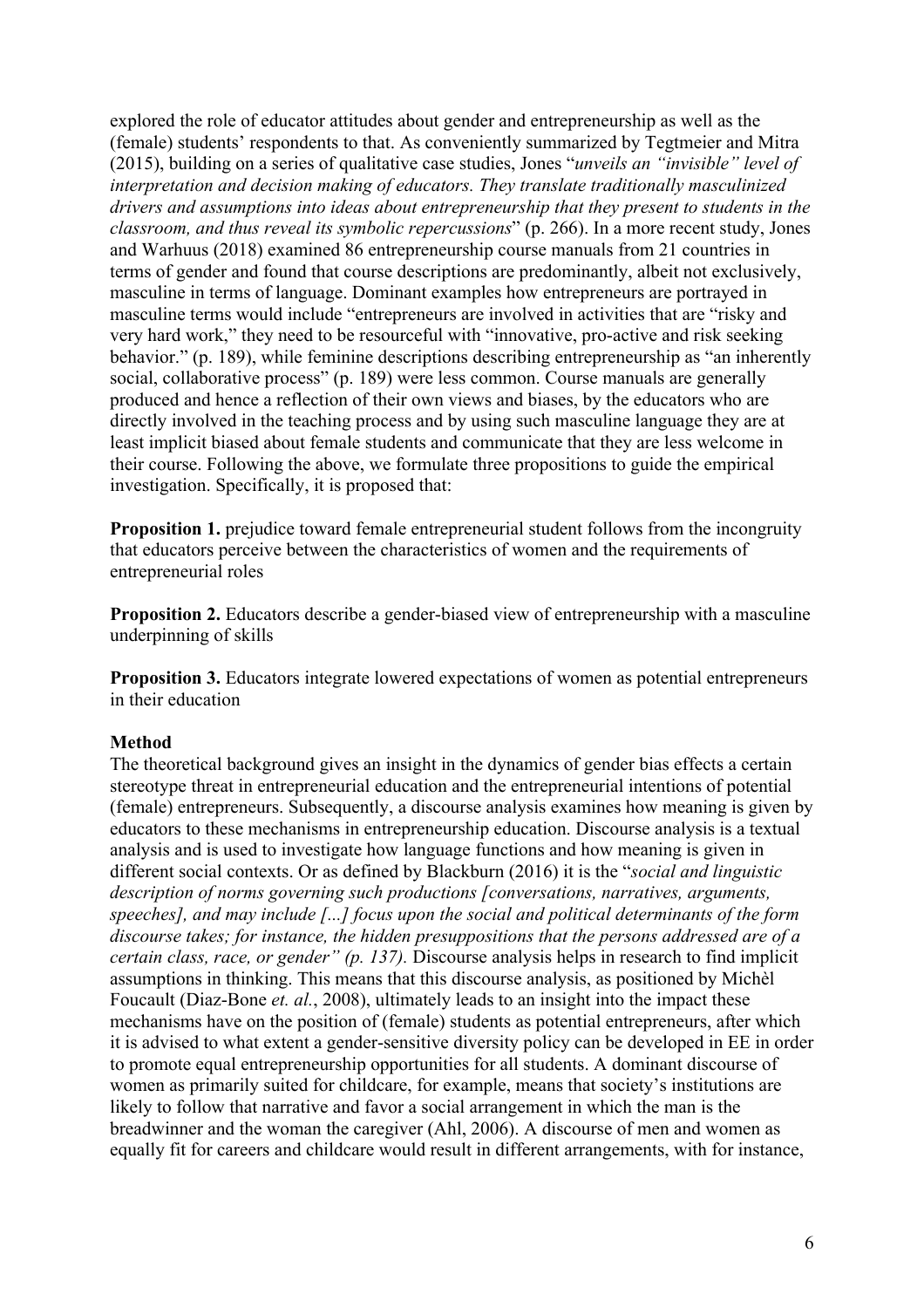public, subsidized childcare so that both parents can work. Such discourses have implications for the life of individual women or men, whether they agree with them or not (Ahl, 2006).

| <b>Entrepreneurial</b> | <b>Respondent's role within</b> | Gender  |
|------------------------|---------------------------------|---------|
| <b>Educators</b>       | the organization                | (F/M/X) |
| <b>Respondents</b>     |                                 |         |
|                        | Educator                        | F       |
| $\overline{2}$         | Coordinator / Educator          | F       |
| $\overline{3}$         | Educator                        | F       |
| $\overline{4}$         | Coordinator / Educator          | M       |
| 5                      | Educator                        | М       |
| 6                      | Coordinator / Educator          | M       |
| 7                      | Educator                        | М       |
| 8                      | Educator                        | F       |
| 9                      | Manager / Educator              | М       |
| 10                     | Educator                        | М       |
|                        | Coordinator / Educator          | F       |
| 12                     | (Program) Manager               | М       |

*Table 1: Information about the respondents.*

Research on the role of women in entrepreneurship education holds certain assumptions of business, gender, family, society, the economy and the individual, all of which influence the research questions asked, the methods chosen, and the answers received. The assumptions also include what is excluded, i.e., factors or circumstances that are not perceived as relevant for entrepreneurship education research (Ahl, 2006). This article analyses the discourse used by educators in entrepreneurship and which discourse prepares entrepreneurship students for the future professional field. This method of data analysis exposes the various mechanisms that are part of the structures in entrepreneurship education.

## **Data and sample**

For this study data were collected at a large, public institute of higher education in the Netherlands. Specifically, in-depth interviews were with 12 entrepreneurship educators on the basis of a convenience sample from amongst a group of 70 entrepreneurship educators active at seven different faculties ranging from Business and Economics to Health care, and from Technology to Creative Industries. The interviewees were selected so we would obtain a balanced division in terms of gender and position (managerial, teaching or both) as well as a spread across the different faculties *(see table 1).* Interviews were conducted in the fall of 2020, in a face-to-face setting (despite the corona situation). All interviews were taped for transcription. In one case, background noise affected the quality of the audiotape and in this case extra care was given to note taking and immediate organizing of data right after the interview. All interviews were guided by an interview protocol which included semistructured questions and interview topics to facilitate cross-interview comparisons. The questions pertained to the nature of course taught by the educators as well as of the studentpopulation participating in the course. Also, questions were asked about the respondents' views of the ideal entrepreneur as well as the ideal (entrepreneurship) student and about the coverage of gender within the curricula (or lack of attention thereof).

In addition to collecting data via interviews, course descriptions were also collected as well as a set of newsletters that were published by one of the largest entrepreneurship educational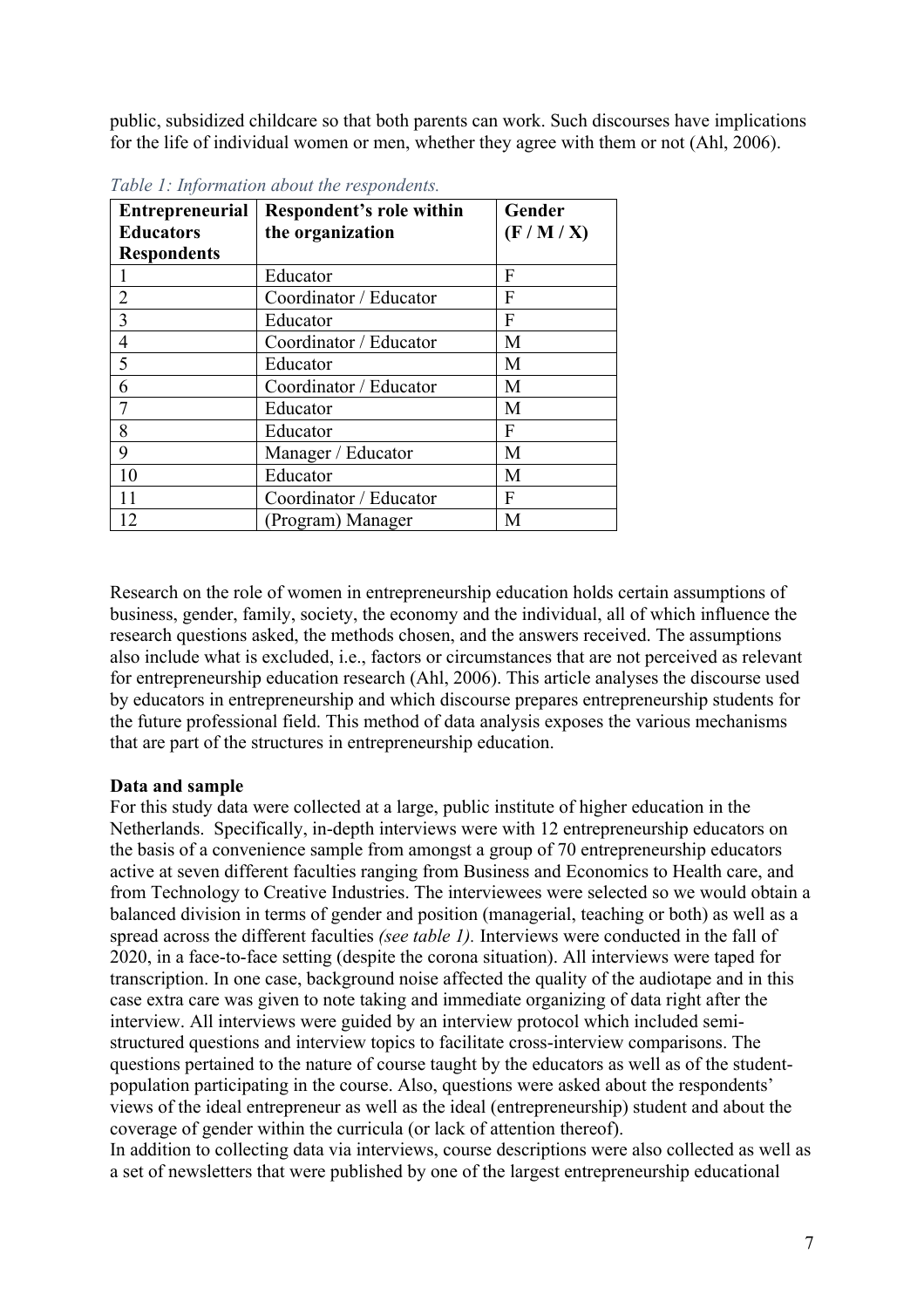courses over a period over x years. These materials were used predominantly for triangulation purposes and allowed for checking consistency of what was mentioned by the educators. Together, these materials enabled use to form a picture of 1) how educators perceive gender differences in EE and 2) how the educators contribute to gender-inclusive EE and by what mechanisms this is affected.

#### **Findings**

#### **Discursive practice 1: the used definition of entrepreneurship**

Within the literature, entrepreneurship is defined in a variety of ways which can broadly be classified as have a vocational or career perspective or as having a more behavioral perspective. Within the first set of definitions emphasis is placed on the notion of owning and managing your own firm and entrepreneurs are portrayed as individuals who are starting and running a venture of their own risk and account (Carree *et.al.*, 2007). The behavioral definitions include both those which view entrepreneurship as a process of pursuing opportunities to create value (regardless of whether that is within the context of your own (new) firm or in existing organizations) (Roberts *et.al.*, 2006; Shane and Venkataraman, 2000) and those that take an even broader perspective and include all kinds of entrepreneurial behaviors such as taking initiative, being innovative and creative either in a professional context or even in other more personal domains of life (i.e. Littunen, 2000, Gruber and MacMillan, 2017). This variation of perspectives is also observed between our respondents. For instance, some view entrepreneurship as an individual characteristic. Or as one of the respondents framed it: "*Entrepreneurship is an attitude, as a quality, as someone who is enterprising, it just benefits you a lot, no matter where you end up. Whether you have an office job, are going to teach, are going to be an entrepreneur" (respondent 11)*. Alternatively, another one who seemed to have adopted the second (process oriented) perspective pointed to: *"Inspiring students for innovative, sustainable and inclusive entrepreneurship" (respondent 12).* A third respondent furthermore was taken the career oriented approached and said: *"Not all students want to set up an organization that is growing, some simply want to rent out themselves as an entrepreneur and can organize a very nice life for themselves" (respondent 8).* Often a combination of these different perspectives on entrepreneurship are used throughout the process. In fact, it seems that while many respondents emphasize the behavioral aspect of entrepreneurship when explicitly asked, but when they talk about entrepreneurs, they generally do so in terms of people who are starting and running their own venture. And in fact, as is also shown from the course descriptions, the actual business creation or startup process is typically the focus point of the actual courses that are offered by these educators.

Furthermore, from the interviews there appears to be a general consensus among the respondents that entrepreneurship is a group process, and preferably even a group process of diverse characters, or a so-called multidisciplinary group. As this quote makes clear: *"Collaboration becomes successful if you put together a mix of knowledge and a mix of personalities" (respondent 2).* This means that preferably lots of differences exist between the group members. One of the respondents framed it as: "*Diversity consists first of all of insights into what skills, knowledge and networks do I need. But also, diversity in all other variables. We try to convince the students of that. We also know that if a founding team has female founders on board, the chance of success is greater" (respondent 12)*. There are a number of reasons mentioned for the value of inclusive entrepreneurship such as innovation, but above all different perspectives and views on various parts of the process. Or as one of the respondents puts it nicely*: "In fact, a good entrepreneur surrounds him or herself with people who are very unlike themselves", in addition the respondent argued: "no one can ask their*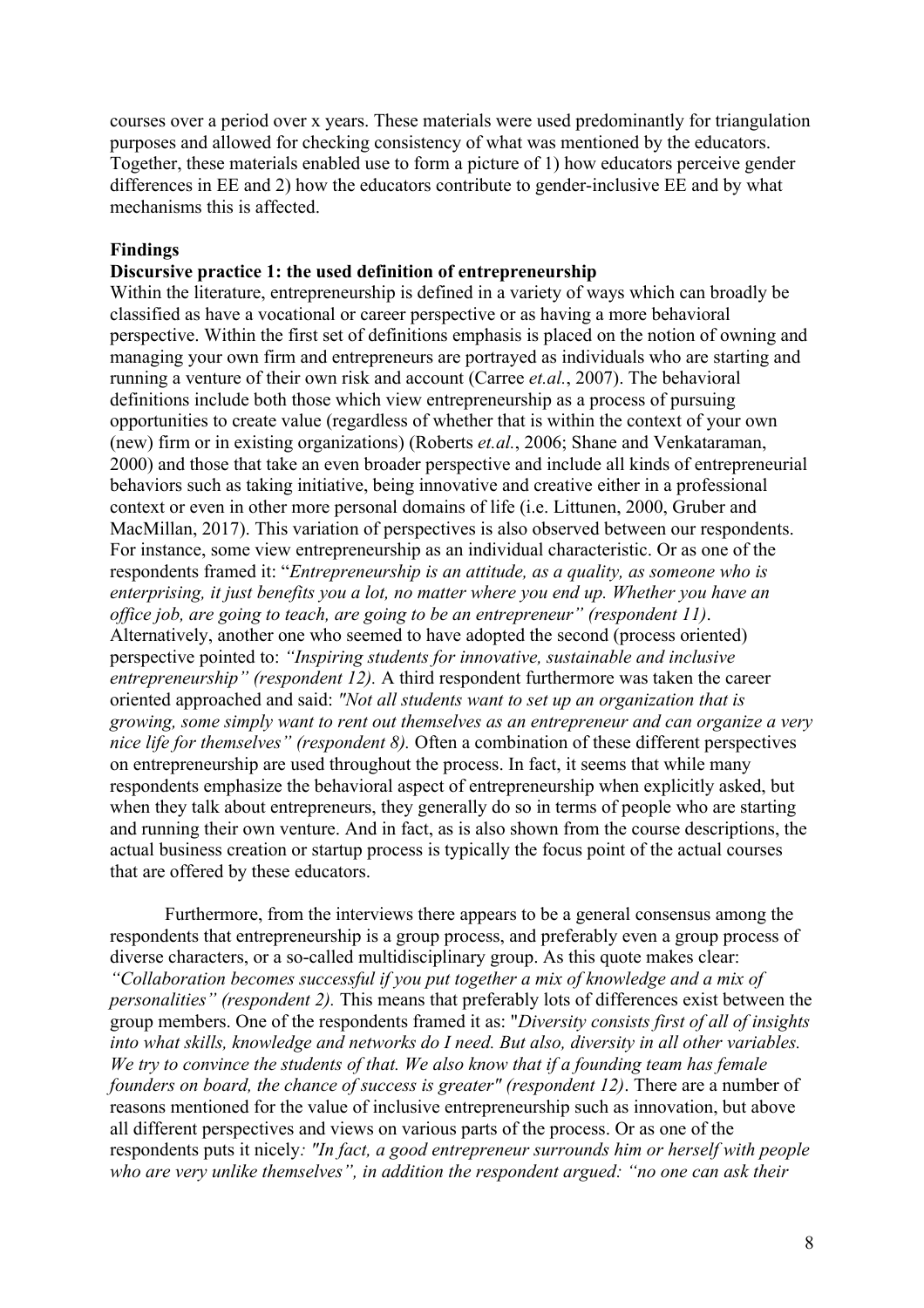*self a surprising question" (respondent 10).* What is striking is that in the interviews with EE educators within the feminine domains the definition "intrapreneurship" is used (by independently of the sex of the respondent). This are also the locations within the entrepreneurial education where a relatively large number of women participate in entrepreneurship education.

# **Discursive practice 2: a masculine definition of entrepreneurship and incongruity**

Entrepreneurship is often described and explained within a masculine gender framework (Jones, 2014, 2015; Jones and Warhuus, 2018). All the interviews confirm, just as Fältholm, Abrahamsson and Källhammer (2010) found in their research is that the concept

*Table 2: overview of the entrepreneurial skills mentioned for students, for entrepreneurs compared with masculine and feminine skills based on (Ahl, 2006).*

| (potential)<br>entrepreneurs<br>(student) | mentions for<br>entrepreneurs | entrepreneurial<br>skills based on<br>(Ahl, 2006) | entrepreneurial<br>skills based on<br>(Ahl, 2006)                           |
|-------------------------------------------|-------------------------------|---------------------------------------------------|-----------------------------------------------------------------------------|
|                                           |                               |                                                   |                                                                             |
|                                           |                               |                                                   |                                                                             |
|                                           |                               |                                                   |                                                                             |
|                                           |                               |                                                   |                                                                             |
|                                           |                               |                                                   |                                                                             |
|                                           |                               |                                                   |                                                                             |
|                                           |                               |                                                   |                                                                             |
|                                           |                               |                                                   |                                                                             |
|                                           |                               |                                                   |                                                                             |
|                                           |                               |                                                   |                                                                             |
|                                           |                               |                                                   |                                                                             |
|                                           |                               |                                                   |                                                                             |
|                                           |                               |                                                   |                                                                             |
|                                           |                               |                                                   |                                                                             |
|                                           |                               |                                                   |                                                                             |
|                                           |                               |                                                   |                                                                             |
|                                           |                               |                                                   |                                                                             |
|                                           |                               |                                                   |                                                                             |
|                                           |                               |                                                   |                                                                             |
|                                           |                               |                                                   |                                                                             |
|                                           |                               |                                                   |                                                                             |
|                                           |                               |                                                   |                                                                             |
|                                           | mentions for<br>$1.1 \cdot 1$ |                                                   | $J \rightarrow J \rightarrow I \rightarrow I \rightarrow I$<br>$11 \cdot 1$ |

*The use if the marks (u) in the second and third column mean that the skill is mentioned during the interview(s) at least once. The fourth and fifth column are based on the literature (Ahl, 2006)*

´entrepreneur´ has strong links to men and masculinity (Fältholm, Abrahamsson and Källhammer, 2010). As said by one of the respondents: *"Entrepreneurship is still such a*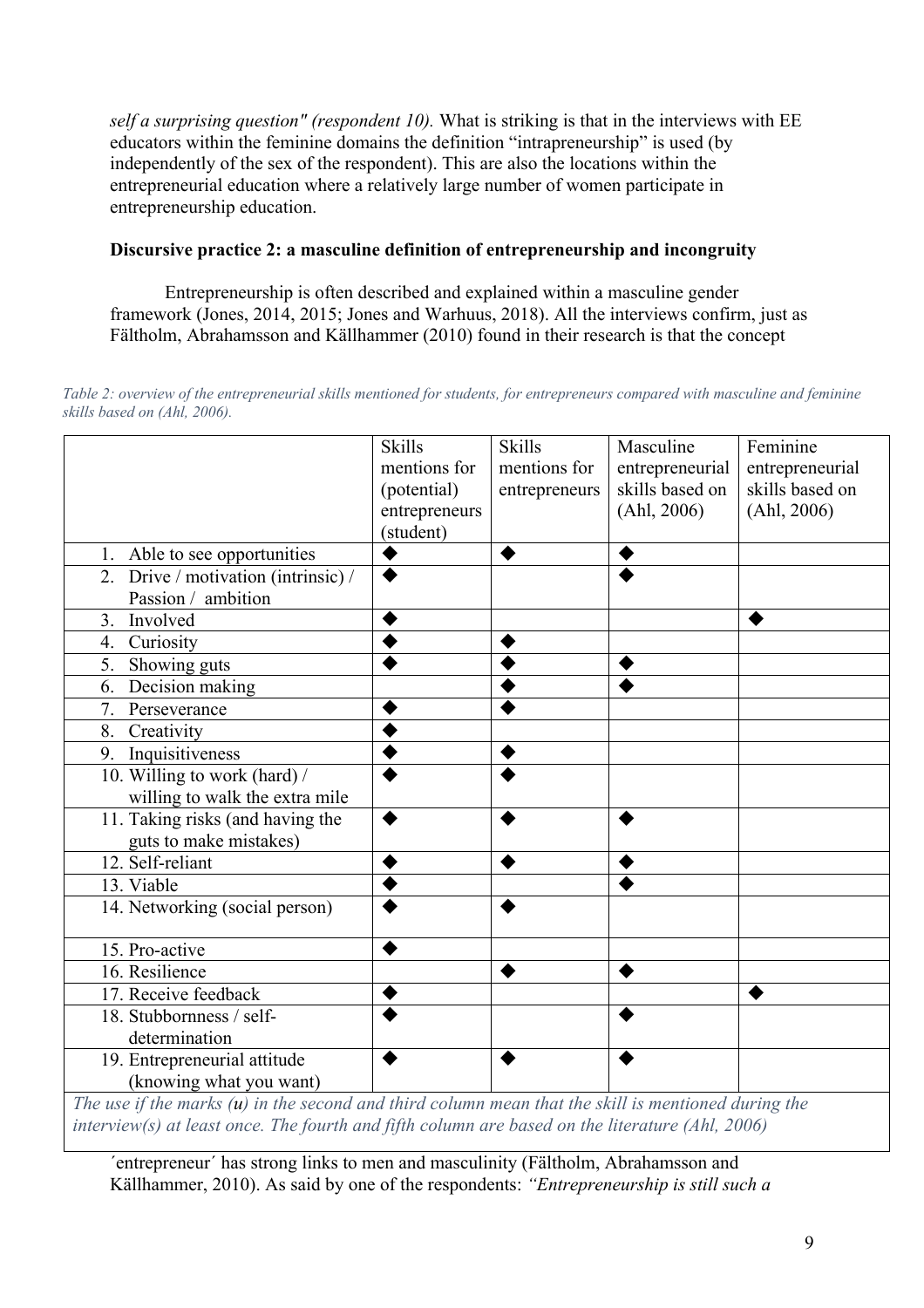*macho / masculine culture" (respondent 2)*. Skills mentioned as necessary for entrepreneurs are for instance entrepreneurial attitude, perseverance, curiosity, inquisitiveness and/or selfreliant and correspond with the skills described by educators for student entrepreneurs (as shown in table 2 above). One respondent was rather explicit about what (s)he observed. First, (s)he suggested noted that "those *men simply display that drive more prominently, while the women are just less driven….*" *(respondent 4).* (S)he furthermore suggested this may not be all together a negative factor… "*And that man has that ambition, he might want to turn it into a multimillion-dollar business. And there's much less of a sense of reality in that, I think. With that woman, the sense of reality is much more in it* " *(respondent 4).* 

Table 2 presents an overview of all the entrepreneurial skills required to be a successful entrepreneurial student, and a successful entrepreneur as mentioned by the respondents, and compared with the description of required masculine and feminine entrepreneurial skills in the (Ahl, 2006).The described skills necessary for a (potential) entrepreneur are corresponding with the described skills required for an entrepreneurship student (see table 2) in most of the mentioned skills. Only two feminine entrepreneurial skills are mentioned as needed for student entrepreneurs to have, namely, 'being able to receive feedback' and 'involvement' (see table 2), though it is not recognized as a required entrepreneurial characteristic by the educators. In addition, conversation amongst colleagues about implicit or explicit bias is barely mentioned. *"Explicitly address prejudices, I do not know whether we do that very often" (respondent 12).* This shows not only how educators talk about entrepreneurship (skills), but also how they subsequently - if they are addressed about the (implicit or explicit) bias - reflect on it.

It is mentioned that female student entrepreneurs do well, sometimes even better in entrepreneurship education compared to male students. An interesting insight is shown in the data however that female entrepreneurial students behave differently, and therefore have different skills, compared to the male entrepreneurial students. The behavior and skills of female students are more in line with what is considered good student behavior but not necessarily considered required entrepreneurial skills as mentioned in table 2 as becomes clear in the quote from this respondent 12: *"….if you look grosso modo and ask the teachers, then they probably say the female students are further in terms of discipline than the male students. In my experience too".* Though explicit bias is sometimes intertwined in these statements too: *"Beautiful reports are made by women. So, there is a girl in the group, the reporting will be fine. But I have to say, this happens not much" (respondent 11).* A certain incongruity is mentioned by a few respondents describing the attitude that female students have as unfit for this type of carrier path, or as one of the respondents framed it *"Perhaps men have more guts, and of course entrepreneurship also requires investments. And that men are more willing to invest" (respondent 3).*

#### **Discursive practice 3: Gender bias**

An important insight identified from the article by Barnir (2020) is that the negative effects of gender stereotypes on ventures are removed when women are present either in the workplace or as role models (p. 12). In the entrepreneurial education most of the role models are recognized as for instance guest lectures. But the use of role models beyond guest lectures used within the curricula are not chosen consciously, and in case of guest lectures often chosen on the basis of availability. Because of that, mostly alumni and the educators' network are used to invite guest lectures. *"There are a number of guest lectures from students, alumni, who have already taken the program, or from other entrepreneurs, from start-up entrepreneurs." (respondent 4).* As a result, the guest lectures and examples in EE are male dominated but not exclusively man. Or as is mentioned: *"It's not that I first go looking for a female entrepreneur and think 'oh you can do something for us'. It's more what you come*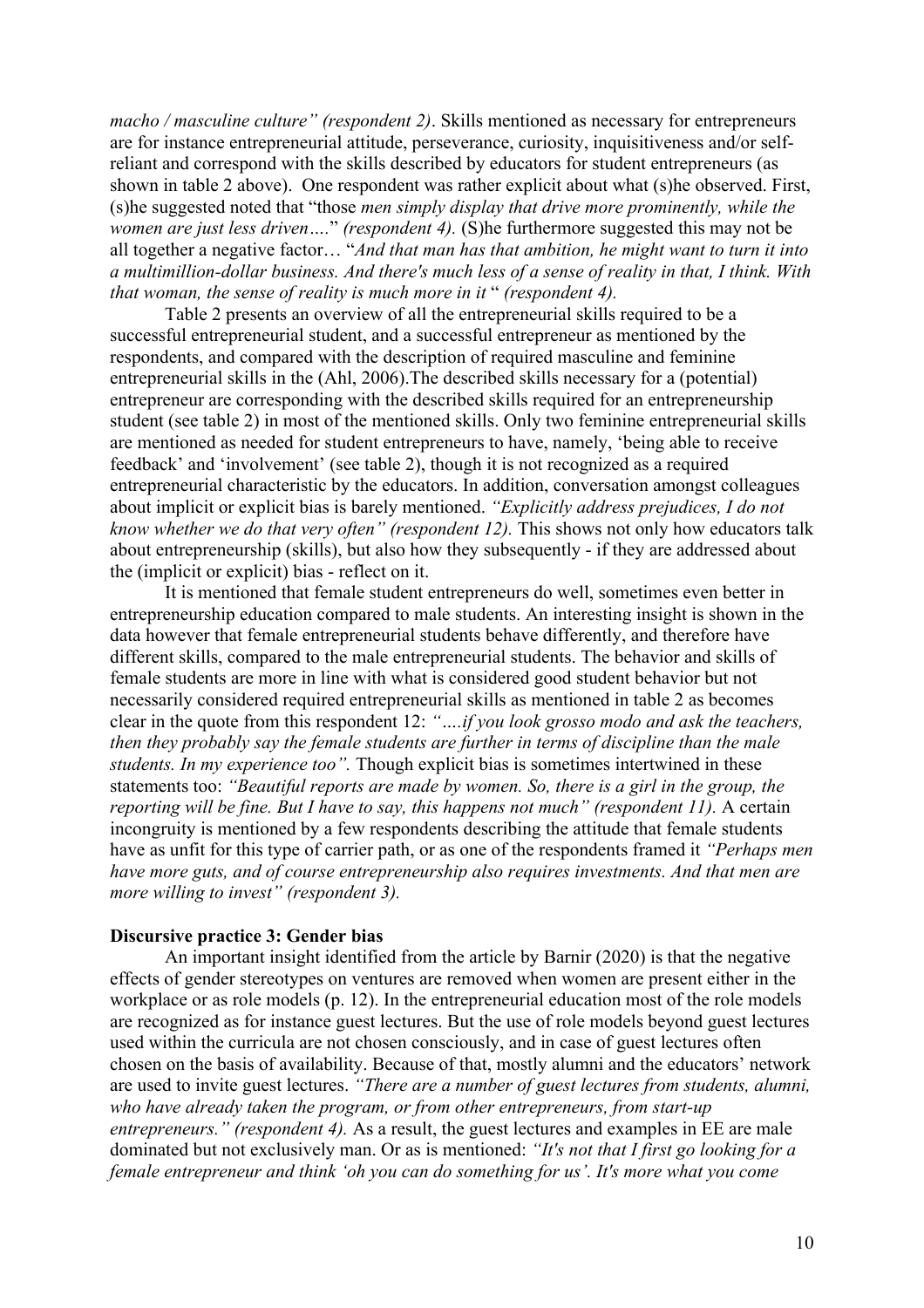*across someone on LinkedIn or a network event. " (respondent 8).* Several educators stress the importance of different role models and try to integrate more female founders in the curricula. *"We have consciously chosen for her to also set an example for women" (respondent 1).* However, these initiatives depend on access to a female founder's network and an educator's individual initiative, an effort and awareness mentioned predominantly by the female respondents. *"The pool of enterprising men, so to speak to male entrepreneurs, is easier to access than the pool of female entrepreneurs" (respondent 1).* Or as it is also said*: "That was a private initiative 1. We actually don't do enough with female founders as guest lectures" (respondent 10).* In addition, something that is remarkable is that most of the teachers do see themselves as part of the role model process. This is especially stressed by some of the female respondents working the field of entrepreneurial education. As some of the respondents added: "*There are still more male coaches than female coaches, but we try to* 

*add more female coaches every year" (respondent 2).* 

In addition, none of the respondents mention that gender diversity or inclusion are an important part of the curriculum within entrepreneurship education at the moment, and in addition it seems that their current view of their curricula is that it is gender neutral presented. Or as one of the respondents phrases it*: "Actually, gender is not discussed at all. It's a nontopic" (respondent 10)*.

In fact, most educators aren't aware that gender inequality is a problem that still occurs in the entrepreneurial ecosystem. As one respondent mentioned: "*I just treat everyone without difference. I don't care. Woman, man, who how or what. And I think that, I do not want to mention indifference, equal treatment from our teachers, and therefore my colleagues, should just be possible*." *(respondent 11)*.

The previous results show an interesting insight, namely that the curricula are based on a masculine gendered view. As also mentioned by one of the respondents: *"I have to say, we may not pay enough attention to gender. Maybe that's the problem too. Maybe if we did, we would attract more women" (respondent 11)*. At the same time, the respondents do recognize that female entrepreneurs are less likely to be awarded funding compared to men when apply for venture (Malmström *et al.*, 2018). However, it is regularly mentioned by the respondents that these unequal funding opportunities for female entrepreneurs, is something that female students do not have to deal with (not yet) due to the current size of the venture, nature of the venture and/or type of product of the venture. *"I know I'm telling maybe a tenth of a percent of what's actually there. There are so many things that I don't say, don't mention because there just isn't enough room for that" (respondent 4).* Or as another respondent frames it: *"That's not what my work is, I don't actually do that. The students aren't at that level that students hit the(glass) ceiling" (respondent 7).* Thereby, unequal funding options are not even acknowledged as a problem in some of the responses made by the interviewee*: "if a man presents a good idea and that same good idea is presented with the same presentation in the same form by a woman, I cannot imagine that the man will get the money and the woman will not" (respondent 4).*

## **Discussion**

In our study we explored gender from a broader perspective than sex differences and sought to develop insight into the apparent gap between the number of female students at institutions for higher education and the number of female entrepreneurs in the eco-system. The themes described above give an insight into complexity of gender in entrepreneurship education, with its issues of the educator's gender bias and the gender stereotypes. The analysis and

<sup>&</sup>lt;sup>1</sup> That refers to the invite of a female founder as a guest lecture.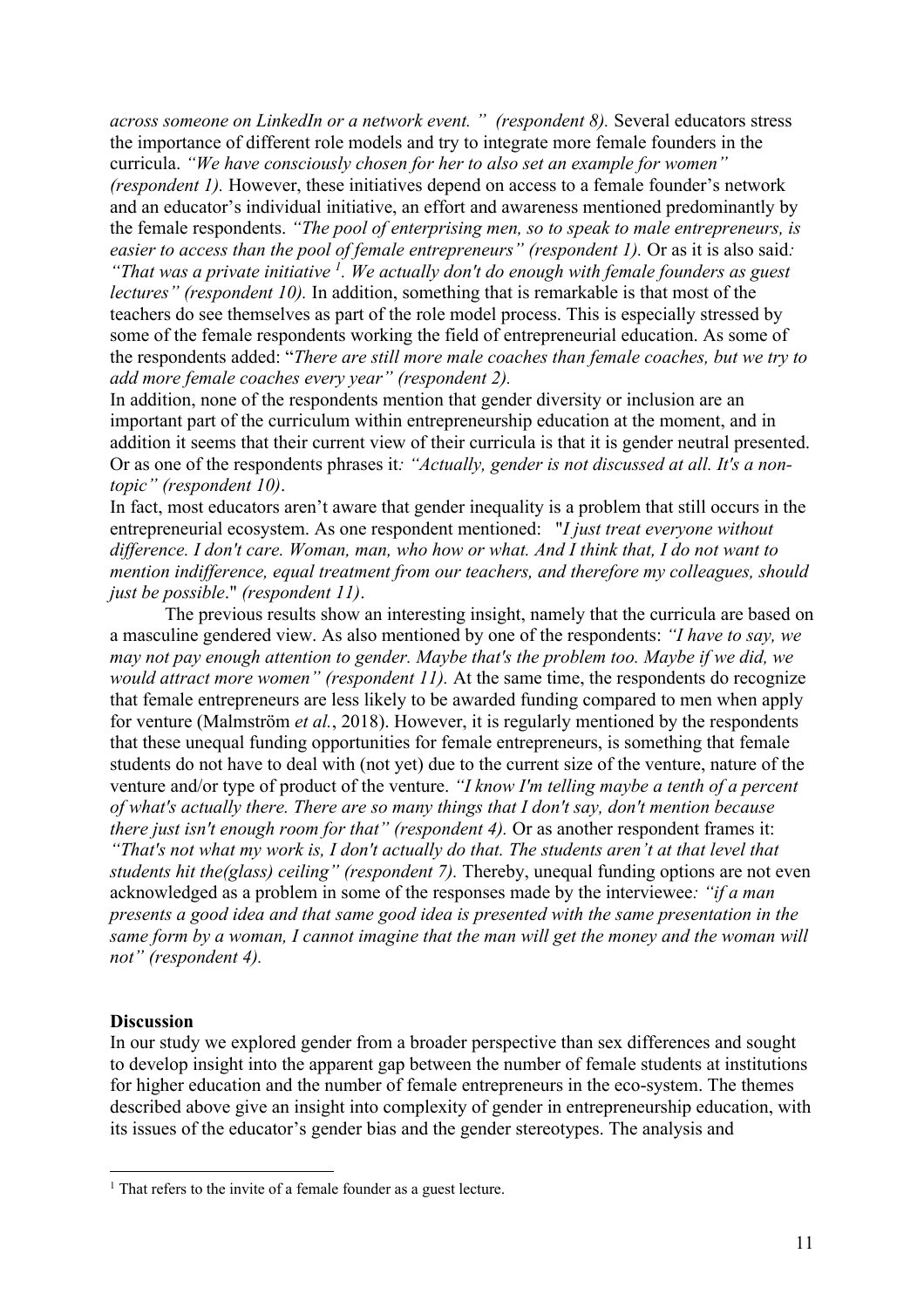discussion of this data bridges the gap between theory and practice and illustrates how gendered perspectives are brought into the classroom of students.

From our findings it seems that educators select their guest lecturers and coaches both of whom are potential role models on the basis of convenience, and without paying a lot of attention to gender balance. Typically, they are chosen on the basis of accessibility and availability and thus far this leads to an over-representation of men as role models in entrepreneurial curricula. While some educators mentioned this might not be ideal, no efforts seem to be made to change this situation.

In addition to not paying more attention to a balanced gender representation in the classroom, in the curriculum, educators also neglect to address potential differences in entrepreneurial opportunities and access to support in the wider entrepreneurial ecosystem. For instance, while educators are aware that female entrepreneurs experience more difficulty in obtaining external funding compared to their male counterparts, this issue is not addressed when teaching about funding. When addressing topics such as venture capital educators think it is not yet necessary to prepare female students for dealing with biases against them, while when addressing crowdfunding or borrowing money from acquaintances they do not mention that female entrepreneurs might actually have an advantage according to the research. For instance Moleskis, Alegre and Canela (2018) found that crowdfunding projects led by women have a higher probability of funding than do projects led by men. Although the data provide limited insights into the reason for this, a few remarks may offer a first indication of what is going on. First, when female students are considered to be 'less driven' while men 'might want to turn it into a multimillion-dollar business' (respondent 4) this may be an indication that the educators (unconsciously) expect women will be less likely to seek external funding anyway, thus making it less necessary to address the issue of gender bias in funding. Also, the remark that s*tudents aren't at that level that students hit the(glass) ceiling,* suggests that educators feel more responsible for preparing students for early career situations rather than for mid- or late career situations. Whereas previous studies have indeed suggested that discrimination against women is indeed more prevalent in mid-career compared to early-stage careers (Schneer and Reitman, 1994), other studies suggest that female entrepreneurs are already experiencing more barriers compared to their male counterparts in early stages of their career (Markussen and Røed, 2017) which may suggest the educators are insufficiently aware of what awaits young female entrepreneurs just out of university. Irrespectively, we would have expected the educators to take a longer-term perspective. The educators do not feel the urge to inform the (female) students anything about the gender biases in the entrepreneurial ecosystem the prevent them from dropping out prematurely. In conclusion, there is no attention in the current entrepreneurial education for the barriers and as a result possible failure of female entrepreneurs in an entrepreneurial ecosystem that is not inclusive.

When it comes to entrepreneurial skills and gender roles, our findings seem to confirm the results also found in the articles by Eagly and Karau (2016) & Barnir (2020) who found the incongruity as a result of a mismatch between gender roles and entrepreneurial role which results in a gender bias. In addition, the described skills necessary for a (potential) entrepreneur are corresponding with the described skills required for an entrepreneurship student (see table 2) in most of the mentioned skills. Only two feminine entrepreneurial skills are mentioned as needed for student entrepreneurs to have, namely, 'being able to receive feedback' and 'involvement' (see table 2), though it is not recognized as a required entrepreneurial characteristic by the educators. In addition, conversation amongst colleagues about implicit or explicit bias is barely mentioned. These results follow the insights provided by (Jones, 2014) qualitative study that explored the view that EE is gender-biased towards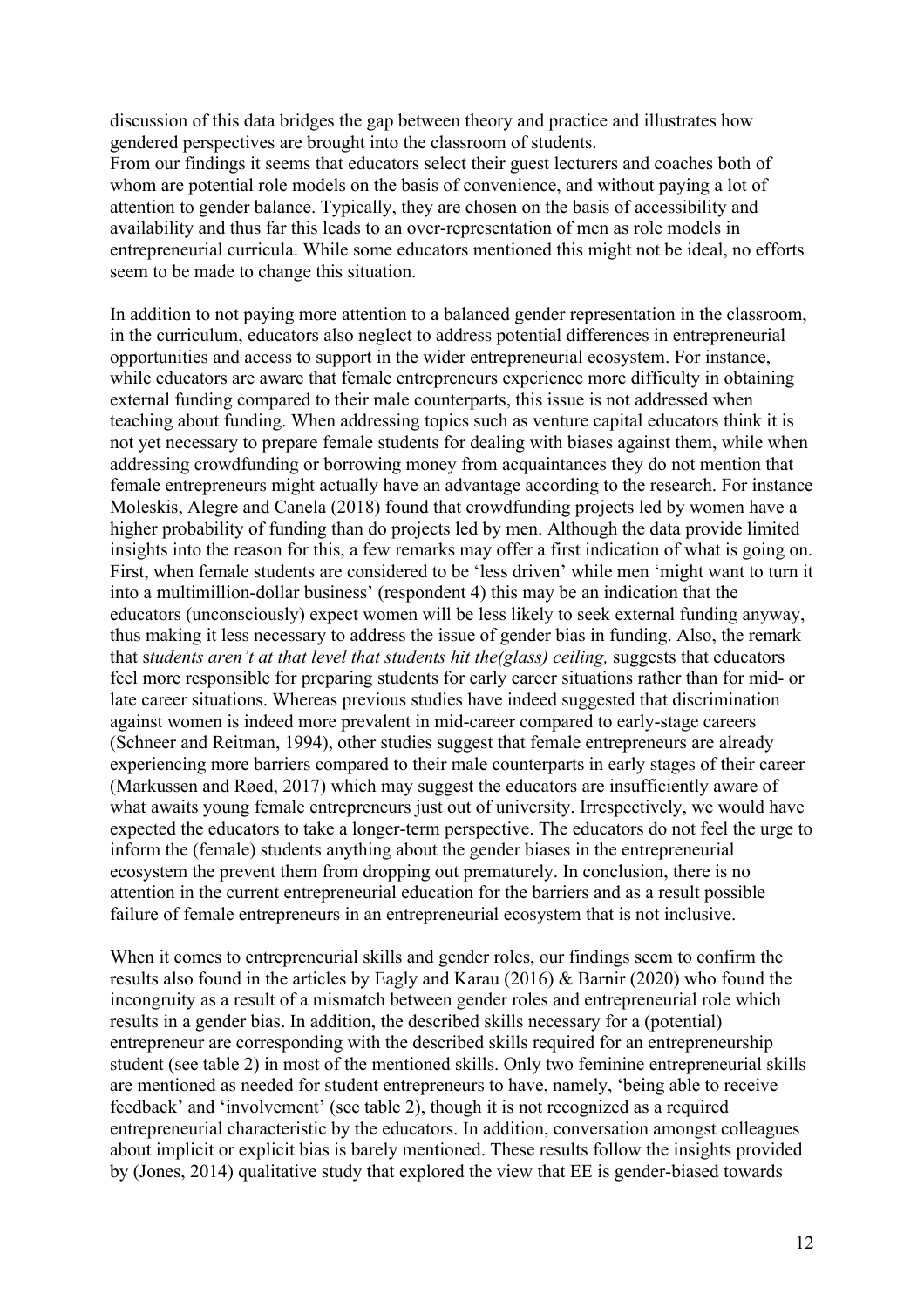masculinity and EE may generate negative outcomes for female students. In the findings, entrepreneurship as a potential carrier is presented in curricula with a masculine gendered view though considered by the educators as gender neutral. Therefore, the second proposition "Entrepreneurial education is gender-biased with a masculine underpinning of skills" is considered to be verified. It is mentioned that female student entrepreneurs do well, sometimes even better in entrepreneurship education compared to male students. An interesting insight is shown in the data however that female entrepreneurial students behave differently, and therefore have different skills, compared to the male entrepreneurial students. The behavior and skills of female students are more in line with what is considered good student behavior but not necessarily considered required entrepreneurial skills. Interestingly enough, such comments about women are made by male and female educators. Yet, the incongruity between the skills of female students and their attitude towards the necessary entrepreneurial skills become clear. Indeed, the educator's own incongruity between the characteristics of women and the requirements of entrepreneurial roles (proposition 1) may also explain why there seems to be a lack of urgency when it comes to dealing with the lack of a balance gender representation in the classroom as was describe above. This incongruity may cause them to unconsciously and unintentionally disadvantage female students by not explicitly pushing for a more balanced representation amongst guest lecturers and coaches.

Furthermore, with respect to the influence of the educators' attitude towards the female student, the proposition that they would have lowered expectations of women as potential entrepreneurs, proposition three, could not be verified, although the previously mentioned remarks about a lack of drive may be an indication that such biases do persist. Based upon the study a reformulation is suggested to the following proposition: "Educators do not integrate feminine entrepreneurial skills into their education".

Having reviewed each of the three propositions in the findings separately this study now brings together several key findings while bearing in mind that what we are looking at here are the dynamics of gender and the role of the entrepreneurship educator within it.

Below is a summarized overview the results in a conceptual framework (figure 2).

| Gender roles (stereotypes)                                                                                                                                                                                                                           | Entrepreneurial role (stereotypes)                                                                                                                                                                                                                                                               |
|------------------------------------------------------------------------------------------------------------------------------------------------------------------------------------------------------------------------------------------------------|--------------------------------------------------------------------------------------------------------------------------------------------------------------------------------------------------------------------------------------------------------------------------------------------------|
| Men are aggressive, dominant, ambitious, decisive, independent<br>and risk taking (Eagly and Wood, 2016).<br>Women are friendly, caring, self-sacrificing, submissive, and<br>compassionate, making relationships & humble (Eagly and Wood,<br>2016) | <b>Entrepreneurs</b> are strong-willed, resolute, self-centered, self-<br>efficacious, mentally free, able to withstand opposition, firm in temper,<br>visionary, courageous, independent, detached, stick to a course,<br>achievement oriented, superior business talent, decisive (Ahl, 2006). |
|                                                                                                                                                                                                                                                      |                                                                                                                                                                                                                                                                                                  |
| Incongruity<br>Men and entrepreneurs' match<br>Women and entrepreneurs' mismatch (also based on the leadership mismatch<br>from (Eagly and Karau, 2016).                                                                                             | <b>Gender Bias</b><br>Masculinized drivers and assumptions into<br>ideas about entrepreneurship are presented to<br>students in the classroom (Jones, 2014, 2015;<br>Jones and Warhuus, 2018)                                                                                                    |

*Figure 2: gendered framework based on (Wood and Eagly, 2002; Ahl, 2006; Jones, 2014, 2015; Eagly and Karau, 2016, Eagly and Wood, 2016; Jones and Warhuus, 2018).*

## 13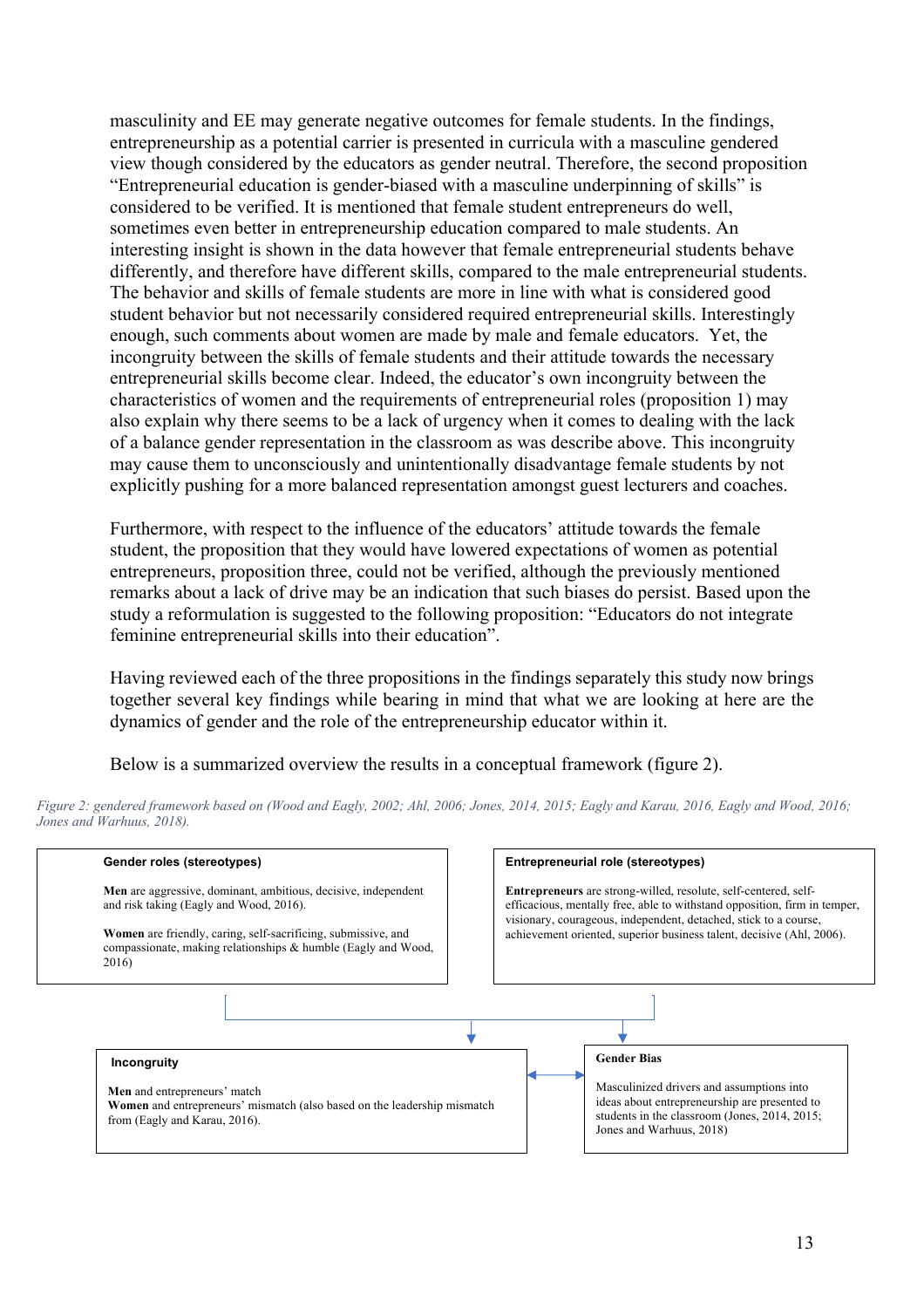This conceptual framework (see figure 2) is based upon the results in combination with the insights provides by (Ahl, 2006; Jones, 2014, 2015; Eagly and Karau, 2016, Eagly and Wood, 2016; Jones and Warhuus, 2018). According to the social role theory (Wood and Eagly, 2002; Eagly and Wood, 2016), the incongruity as a result of a mismatch between gender roles and entrepreneurial role results in a gender bias (Jones, 2014, 2015; Jones and Warhuus, 2018) i.e., a prejudiced attitude towards female students and can possibly result in a stereotype threat (Barnir, 2020) which moderators this positive influence between EE and entrepreneurial intentions. Or as Jones argues "this leaves little space for those who do not fit this template" (2018). In addition, Jones's qualitative study explored the relatively neglected view that EE is gender-biased towards masculinity and EE may generate negative outcomes for female students. Could that explain perhaps why there are fewer female students that pursue a carrier in entrepreneurship?

These mechanisms, gender bias and incongruity, are show in the discourse analysis based on the insights from the theoretical background. The most important insight identified from the findings is the masculine gendered view of entrepreneurship and the incongruity between the entrepreneurial role and female student. In the research by Petridou, Sarri and Kyrgidou (2009)is argued that the EE curriculum should become more focused on encouraging potential female entrepreneurs by designing courses that will be tailored to their particular needs and by considering their misgivings and concerns associated with starting a new venture. This positively influences the perception of female students about entrepreneurship as potential career choice and indirectly influence the opportunities (in)equality of entrepreneurship students.

#### **Conclusions**

While exploratory in nature, this study illustrates how gender stereotypes and gender bias are constructed and reconstructed by educators in entrepreneurial education and answers the two formulated research questions what the educator's perspective in gendering entrepreneurial education is and by what mechanisms is this perspective affected. It has been argued here that entrepreneurial education has failed to give attention to the masculinity of entrepreneurial education and has largely ignored the implications of these masculinist skills for men and women as aspiring and existing entrepreneurs. Above all, educators are unaware of the current gender biases intertwined in their education. Therefore, gender is insufficiently an issue in entrepreneurship education. Due to the lack of institutional anchoring, a gender perspective now remains completely dependent on individual teachers. Integration of this gender perspective requires a cultural change in disciplines, whereby gender is no longer regarded as a (marginal) specialization, but as part of the disciplinary basic training (Roggeband and Bonjour, 2016) in EE. This study addressed this gender gap by highlighting some ways in which masculine discourses have infiltrated the mindset of entrepreneurial educators and the (gendered) performance of entrepreneurship as a carrier. As such, this study makes a contribution to the growing body of knowledge on entrepreneurial education and helps position an agenda for future research. Specific empirical investigation, for example, which effects this masculine gendered view within entrepreneurial education has on for instance entrepreneurial intentions of female students, and if a gender stereotype threat occurs must be an outcome to substantiate some of the conclusions drawn in this article. Hence following Barnir (2020) we conclude that having women as role models and in one's work unit can disrupt the effects of gender stereotypes and that such insights should be implemented in EE. In conclusion, when questioned about the topic all respondents stressed the importance of gender equally, only a few seem to be aware of the need to address the issue in their classroom(s) while none of the programs currently adopt a gender perspective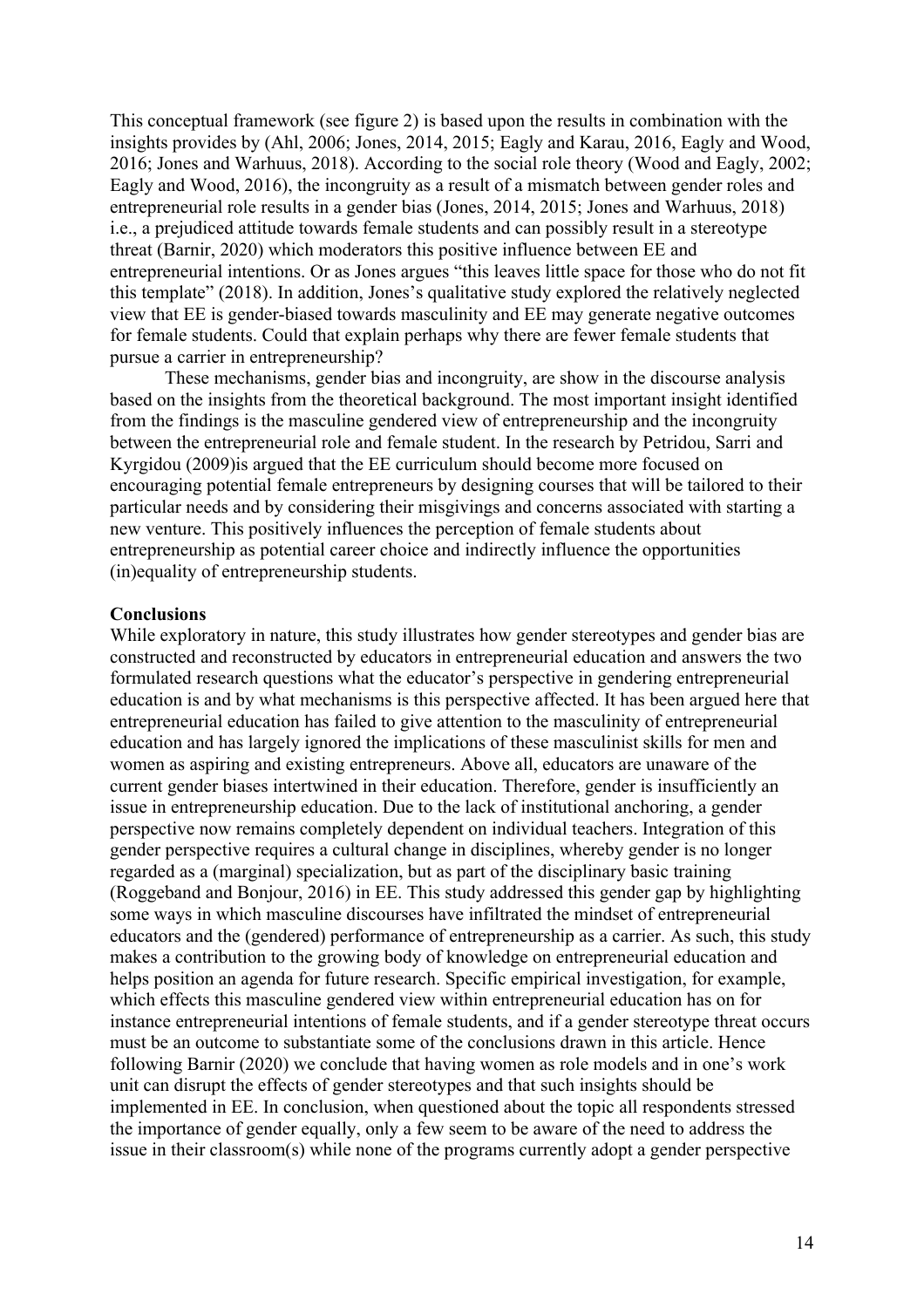while coaching their potential entrepreneurs or when addressing how the entrepreneurial ecosystem functions.

# **Recommendations and future research**

This study, as any, is not without a few limitations. First, for the current study, data was only collected from a single albeit major public University for Applied Sciences in one country. Since perceptions of gender, gender equality and inclusion in entrepreneurship are socially constructed differences in culture(s) could be important on this subject. From this perspective, future research should reproduce current research in various countries. Secondly, since the current research only takes educators perspectives into account, it is not possible to draw direct conclusions with respect to the effect of gender bias and stereotype threat on female entrepreneurial intentions. Stereotype threat occurs when one is concerned about being judged or evaluated in terms of group stereotypes and possibly confirming those stereotypes (Cheryan and Plaut (2010) as mentioned in Barnir, 2020). Since these threats can have behavioral implications such as performance goals, performance expectations or reduced interest in the domain (Barnir, 2020), further research in which the experiences of the students are included as well would be required in order to develop insights into such effects and the underlying mechanisms. Finally, various studies have shown that gender stereotypical thinking of both men and women is part of a larger societal problem in the entrepreneurship climate (both in the general image of investors, governance of the educational institute and co-entrepreneurs) (Wilson, Kickul and Marlino, 2007; European Student Union, 2008; Muntean and Ozkazanc-Pan, 2015; Malmström *et al.*, 2018). Accordingly, if we want to resolve gender biases within entrepreneurship education, future studies should incorporate not just the views of directly involved actors like educators and students but rather include other actors within this broader entrepreneurial ecosystem. As suggested by European Student Union (2008) the integration of perceptions on gender equality and female empowerment in the different entrepreneurial courses and curricula should have the attention of educations and policy makers.

# **References**

Ahl (2006) "Why Research on Women Entrepreneurs Needs New Directions," *Entrepreneurship: Theory & Practice*, 30(5), pp. 595–621. doi: 10.1111/j.1540- 6520.2006.00138.x

Bae, T. J., Qian, S., Miao, C. and Fiet, J. (2014) "The Relationship Between Entrepreneurship Education and Entrepreneurial Intentions: A Meta-Analytic Review," *Entrepreneurship: Theory & Practice*, 387(2), pp. 217-254. doi: 10.1111/etap.12095

Barnir, A. (2020) "To venture or not to venture? Gender stereotyping and women's entrepreneurial aspirations," *Sex Roles*, pp. 1–16. doi: https://doi.org/10.1007/s11199-020- 01204-3

Bird, B. and Bush, C. (2002) "A Gendered Perspective on Organizational Creation," *Entrepreneurship: Theory & Practice*, 26(3), pp. 40–65. doi: 10.1177/104225870202600303 Blackburn, S. (2016) *The Oxford dictionary of Philosophy*. Oxford University Press. Carree, M., van Stel, A., Thurik R. & Wennekers, S. (2007) "The relationship between economic development and business ownership revisited," Entrepreneurship & Regional Development, 19(3) pp. 281–291. doi: 10.1080/08985620701296318

Cheraghi, M. and Schøtt, T. (2015) "Education and training benefiting a career as entrepreneur: Gender gaps and gendered competencies and benefits.," *International Journal of Gender and Entrepreneurship*, 7(3), pp. 321–343. doi: https://doi.org/10.1108/IJGE-03- 2013-0027.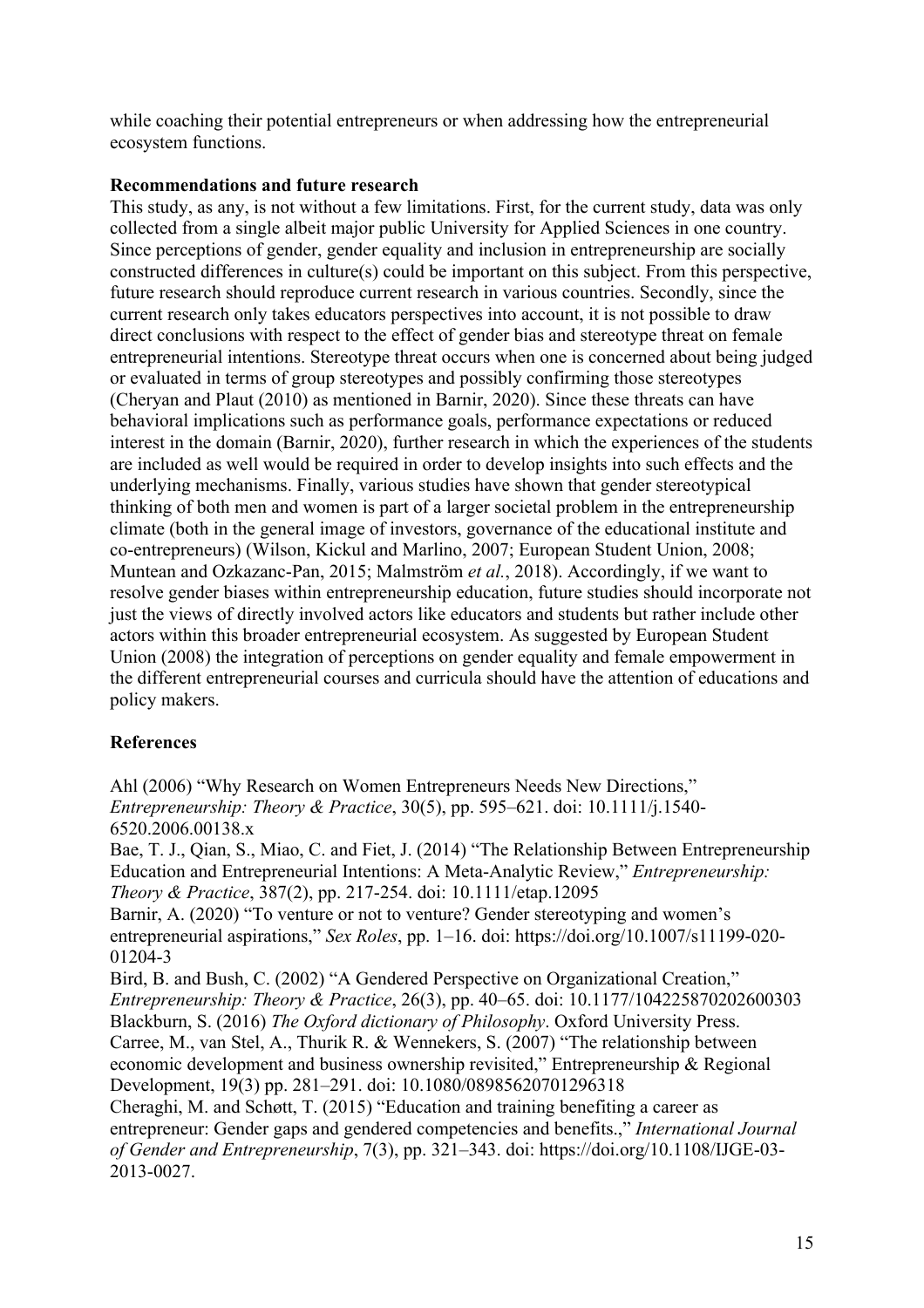Dabic, M. *et al.* (2012) "Exploring gender differences in attitudes of university students towards entrepreneurship," *International Journal of Gender and Entrepreneurship*, 4(3), pp. 316–336. doi: 10.1108/17566261211264172

Diaz-Bone, R., Bührmann, A., Rodríguez E., Schneider, W., Kendall, G. and Tirado, F. (2008), The Field of Foucaultian Discourse Analysis: Structures, Developments and Perspectives. *"Historical Social Research,"* 33(1), pp. 7-28

Eagly, A. H. (1987). Reporting sex differences. *American Psychologist,* 42(7), pp. 756–757. doi: https://doi.org/10.1037/0003-066X.42.7.755

Eagly, A. and Karau, S. (2002) "Role congruity theory of prejudice toward female leaders," *Psychological Review* 109(3), pp. 573-598. doi: 10.1037/0033-295X.109.3.573

Eagly, A. and Wood, W. (2016) "Social Role Theory of Sex Differences," *The Wiley Blackwell Encyclopedia of Gender and Sexuality Studies*, pp. 1–3. doi:

https://doi.org/10.1002/9781118663219.wbegss183.

Fältholm, Y., Abrahamsson, L. and Källhammer, E. (2010) "Academic Entrepreneurship - Gendered Discourses and Ghettos," *Journal of Technology Management & Innovation*, 5(1), pp. 51–63. doi: http://dx.doi.org/10.4067/S0718-27242010000100004.

Gruber, M. and MacMillan, I. C. (2017) "Entrepreneurial Behavior: A Reconceptualization and Extension Based on Identity Theory," *Strategic Entrepreneurship Journal*, 11(3), pp. 271–286. doi: 10.1002/sej.1262

Gupta, V. K., Goktan, A. B. and Gunay, G. (2014) "Gender differences in evaluation of new business opportunity: A stereotype threat perspective," *Journal of business venturing.*, 29(2), pp. 273–288. doi: 10.1016/j.jbusvent.2013.02.002.

Gupta, V., Wieland, A. and Turban, D. (2019) "Gender Characterizations in Entrepreneurship: A Multi-Level Investigation of Sex-Role Stereotypes about High-Growth, Commercial, and Social Entrepreneurs," *Journal of Small Business Management*, 57(1), pp. 131–153. doi: 10.1111/jsbm.12495.

Henry, C., Foss, L., Ahl, H. (2016) Gender and entrepreneurship research: A review of methodological approaches. *International Small Business Journal*, 34(3), pp. 217-241. doi: http://dx.doi.org/10.1177/0266242614549779

Johansen, V. (2013) "Entrepreneurship education and start-up activity: a gender perspective," *International Journal of Gender and Entrepreneurship*, 5(2), pp. 216–231. doi: 10.1108/17566261311328864.

Jones, S. (2014) "Gendered discourses of entrepreneurship in UK higher education: The fictive entrepreneur and the fictive student," *International Small Business Journal*, 32(3), pp. 237–258. doi: 10.1177/0266242612453933.

Jones, S. (2015) "You would expect the successful person to be the man": Gendered symbolic violence in UK HE entrepreneurship education"," *International Journal of Gender and Entrepreneurship*, 7(3), pp. 303-320. doi: https://doi.org/10.1108/IJGE-03-2013-0025. Jones, S. and Warhuus, J. (2018) "'This class is not for you': An investigation of gendered subject construction in entrepreneurship course descriptions.," *Journal of Small Business and Enterprise Development*, 25(2), pp. 182–200. doi: https://doi.org/10.1108/JSBED-07-2017-

0220.

Korhonen, M., Komulainen, K. and Räty, H. (2012) "'Not Everyone is Cut Out to be the Entrepreneur Type': How Finnish School Teachers Construct the Meaning of

Entrepreneurship Education and the Related Abilities of the Pupils," *Scandinavian Journal of Educational Research*, 56(1), pp. 1–19. doi: 10.1080/00313831.2011.567393.

Littunen, H. (2000) "Entrepreneurship and the characteristics of the entrepreneurial personality," *International Journal of Entrepreneurial Behavior & Research,* 6(6), pp. 295- 310. doi: 10.1108/13552550010362741